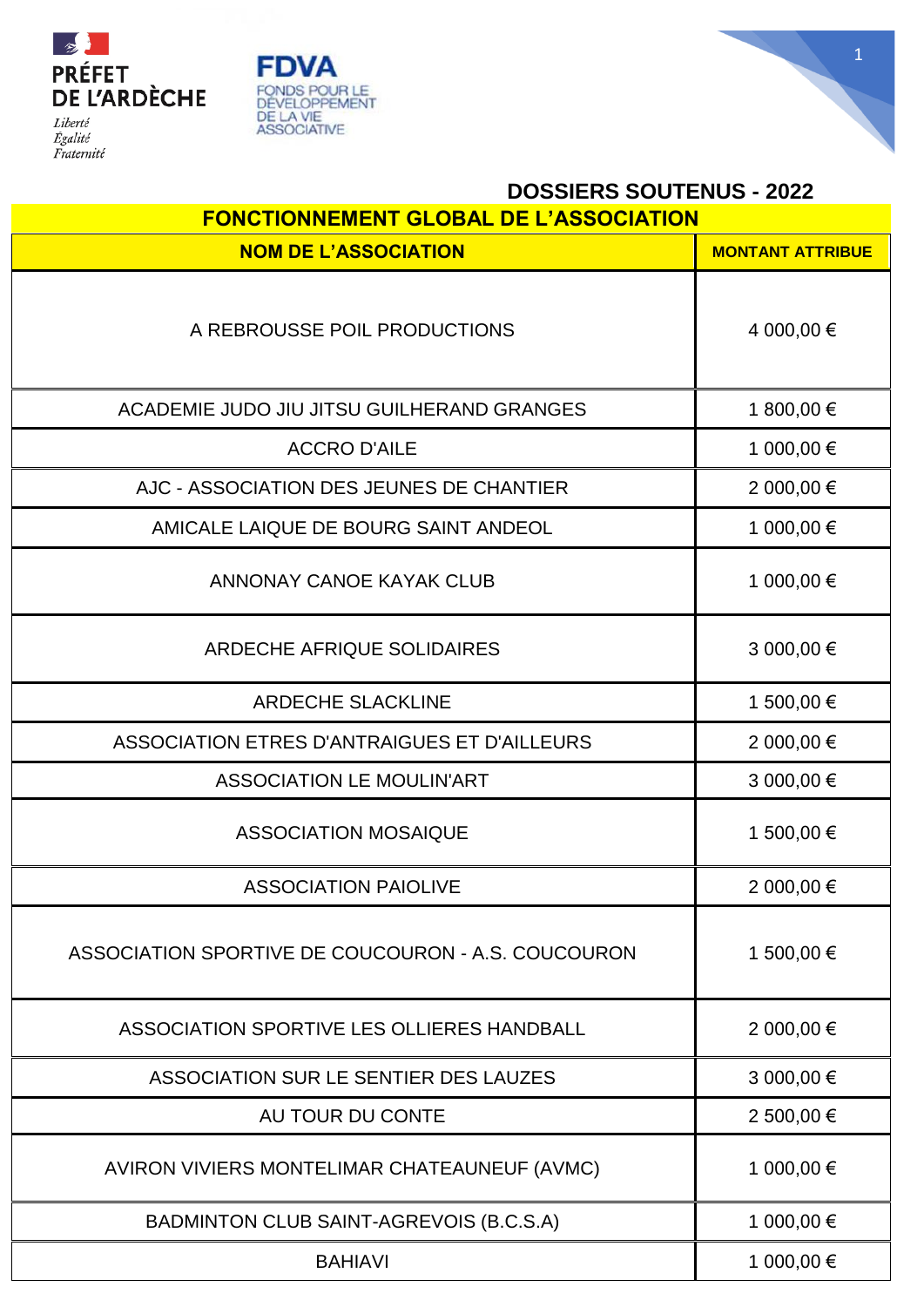





## **DOSSIERS SOUTENUS - 2022**

| <b>BASSIN DE CRUSSOL RUGBY</b>                                              | 2 000,00 € |
|-----------------------------------------------------------------------------|------------|
| <b>BAZALT</b>                                                               | 4 000,00 € |
| BIENVENUE POUR ÊTRE ACCORDEUR.E DU BASSIN D'ANNONAY                         | 2 000,00 € |
| <b>BRUIT DE FONS</b>                                                        | 1 000,00 € |
| C SI BON                                                                    | 1 000,00 € |
| CANOE KAYAK DES TROIS VALLEES                                               | 1 000,00 € |
| <b>CARREFOUR DES ARTS</b>                                                   | 3 500,00 € |
| CENTRE INTERNATIONAL CONSTRUCTION ET PATRIMOINE (CICP)                      | 1 000,00 € |
| <b>CERCLE DES NAGEURS DE PRIVAS</b>                                         | 1 500,00 € |
| <b>CHANTELERMUZE</b>                                                        | 1 000,00 € |
| COMITE DEPARTEMENTAL DE TOURISME EQUESTRE DE DROME<br><b>ARDECHE - CDTE</b> | 1 000,00 € |
| <b>COMITE DES FÊTES</b>                                                     | 1 000,00 € |
| <b>COMITE DES FETES CHAMPENOIS</b>                                          | 1 500,00 € |
| <b>COMPAGNIE DES ARCHERS DE ROQUEPLANE</b>                                  | 1 000,00 € |
| COMPAGNIE JANVIER - L.I.P.S.E.                                              | 3 000,00 € |
| <b>COMPAGNIE LE COEUR ALLANT VERS</b>                                       | 1 500,00 € |
| <b>CULTURE EN FAIT</b>                                                      | 1 000,00 € |
| <b>CULTURES!</b>                                                            | 3 000,00 € |
| <b>CYCLOTOURISME AUBENAS-VALS</b>                                           | 1 500,00 € |
| <b>CYCLOTOURISTES ANNONEENS</b>                                             | 2 500,00 € |
| DE SOURCE SURE                                                              | 3 000,00 € |
| <b>DEAMBULL</b>                                                             | 3 000,00 € |
| <b>EDUC'ARDECHE</b>                                                         | 3 000,00 € |
| ETOILE SPORTIVE DE SAINT MARCEL LES ANNONAY                                 | 1 000,00 € |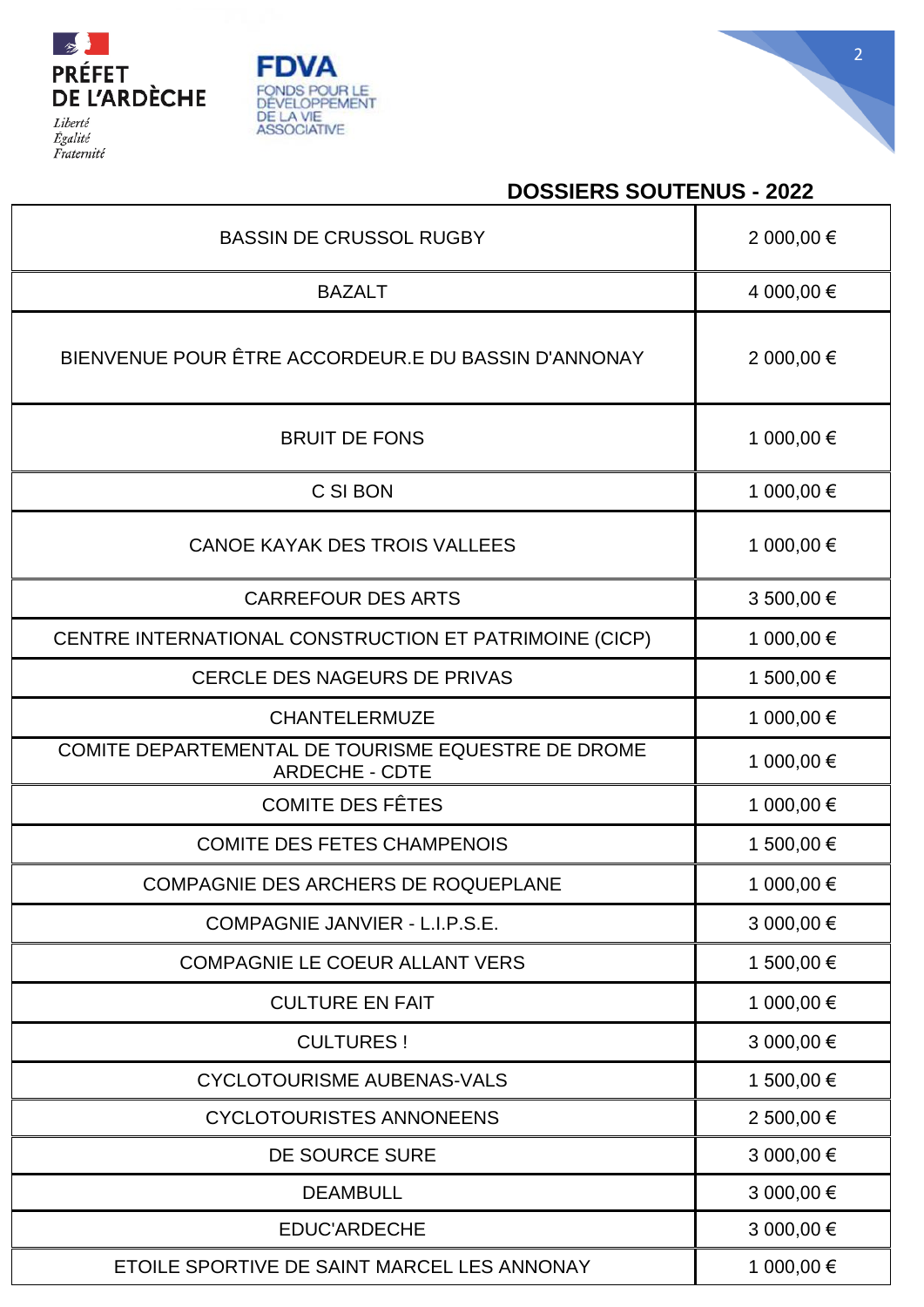





## **DOSSIERS SOUTENUS - 2022**

| <b>EYRIEUX CANOE-KAYAK</b>                                                  | 2 500,00 € |
|-----------------------------------------------------------------------------|------------|
| FEDERATION DEPART DES CIVAM ARDECHE                                         | 3 000,00 € |
| FEDERATION DES CLUBS ALPINS FRANCAIS - COMITE DEPARTEMENTAL<br>DE L'ARDECHE | 1 000,00 € |
| FOYER RURAL DES JEUNES ET D'EDUCATION POPULAIRE DE CHARNAS                  | 3 500,00 € |
| HB 07 LE TEIL                                                               | 1 500,00 € |
| <b>HEUREUX QUI COMME MARIUS</b>                                             | 3 000,00 € |
| <b>KATOK</b>                                                                | 2 000,00 € |
| <b>L'AUTRE NOUS</b>                                                         | 2 000,00 € |
| <b>L'ŒUVRIERE</b>                                                           | 2 500,00 € |
| L'OUTIL EN MAIN DE L'AY-O-DOUX                                              | 1 500,00 € |
| <b>LA BOBINE</b>                                                            | 3 000,00 € |
| LA BOULE BOURGUESANNE                                                       | 1 000,00 € |
| <b>LA FILATURE</b>                                                          | 1 000,00 € |
| <b>LA LIGNE</b>                                                             | 3 000,00 € |
| <b>LA LOUBARESSIENNE</b>                                                    | 1 500,00 € |
| <b>LA PEREGRINA</b>                                                         | 1 500,00 € |
| LA ROSE ET L'HELLEBORE                                                      | 1 000,00 € |
| LA SOURCE - ANNONAY                                                         | 2 000,00 € |
| LA TROUPE SAUVAGE                                                           | 3 000,00 € |
| <b>LAFOUGUE</b>                                                             | 3 000,00 € |
| LES AMIS DE L'ORGUE DE CHALENCON                                            | 1 500,00 € |
| <b>LES AUBES SAUVAGES</b>                                                   | 3 500,00 € |
| <b>LES CALADINS</b>                                                         | 1 800,00 € |
| LES CULOTTÉ(E)S                                                             | 2 500,00 € |
| LES ECURIES DU SOLITARY                                                     | 1 500,00 € |
| LES PETITS BONHEURS                                                         | 1 000,00 € |
| LUDOTHÈQUE AMSTRAMGRAM                                                      | 2 000,00 € |
| <b>MAYESHA ESPOIR DIVERSITE</b>                                             | 2 000,00 € |
| MÉSANGE & LIBELLULE                                                         | 3 000,00 € |